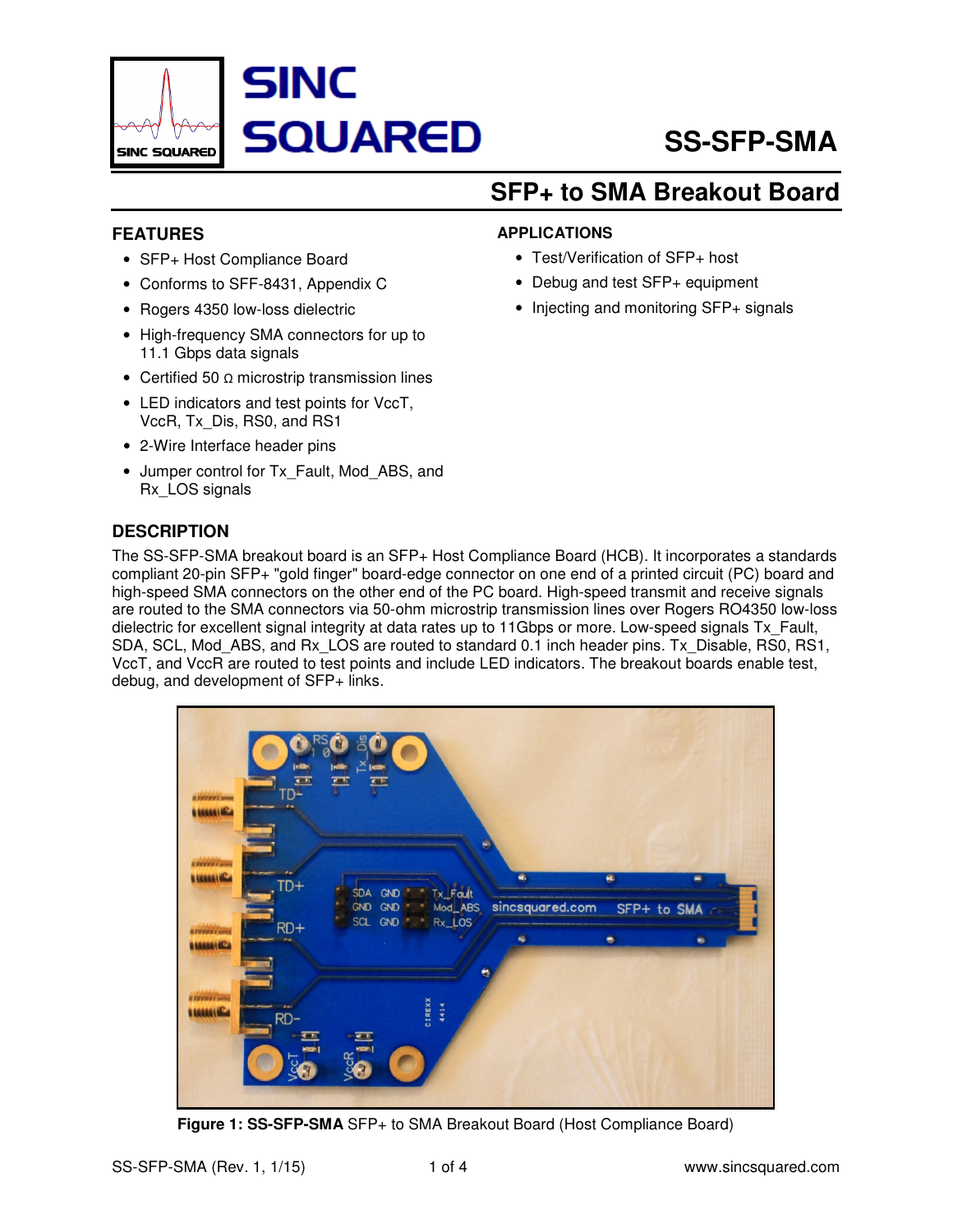#### **APPLICATIONS INFORMATION**

The SS-SFP-SMA (SFP+ to SMA) host compliance/breakout board is used to test SFP+ host devices, as described in the SFP+ specifications (SFF-8431, Appendix C). It is also compatible with legacy SFP host devices, operating at any data rate between 155Mbps and 11.1Gbps. All of the high-frequency SFI signals are routed on the top layer of the board over a low-loss Rogers RO4350 dielectric layer. Lowspeed signals and controls are routed on internal layers surrounded by standard FR-4 dielectric. Total board thickness is 1mm, for compatibility with the SFP+ edge connector.

Unfortunately, for conventional host compliance boards, the combination of the thin (1mm) board and the softer Rogers low-loss substrate results in a somewhat fragile board, susceptible to excessive flexing and potential breakage, particularly at the stress points illustrated in Figure 2. For example, when SMA cables are attached to the SMA connector, downward forces at the SMA connector can cause the host compliance board to flex downward, causing stresses at point (a) where the narrow neck of the board exits the SFP+ cage, and at point (b) where the host compliance board exits the SFP+ board edge connector.



**Figure 2.** Side profile view of conventional host compliance board plugged into host board

The Sinc Squared SS-SFP-SMA host compliance board is enhanced by two extra layers of attached 1mm thick board material through the stressed areas of the board, as illustrated in Figure 3. In addition to reenforcing the host compliance board to prevent breakage, these layers provide proper vertical spacing between the host board and the host compliance board so that the "gold fingers" of the host compliance board line up properly with the SFP+ board edge connector, enabling smooth insertion and damage consistent signal integrity.



**Figure 3.** Side profile view of SS-SFP-SMA re-enforced host compliance board

The high-speed 50-ohm controlled impedance lines are labeled near the SMA connectors with the SFP+ standard signal names. TD+ and TD- are differential lines connected to the SFP+ host transmitter, meaning that these are the high-speed outputs. RD+ and RD- are the differential lines connected to the SFP+ host receiver, meaning that these are the high-speed inputs.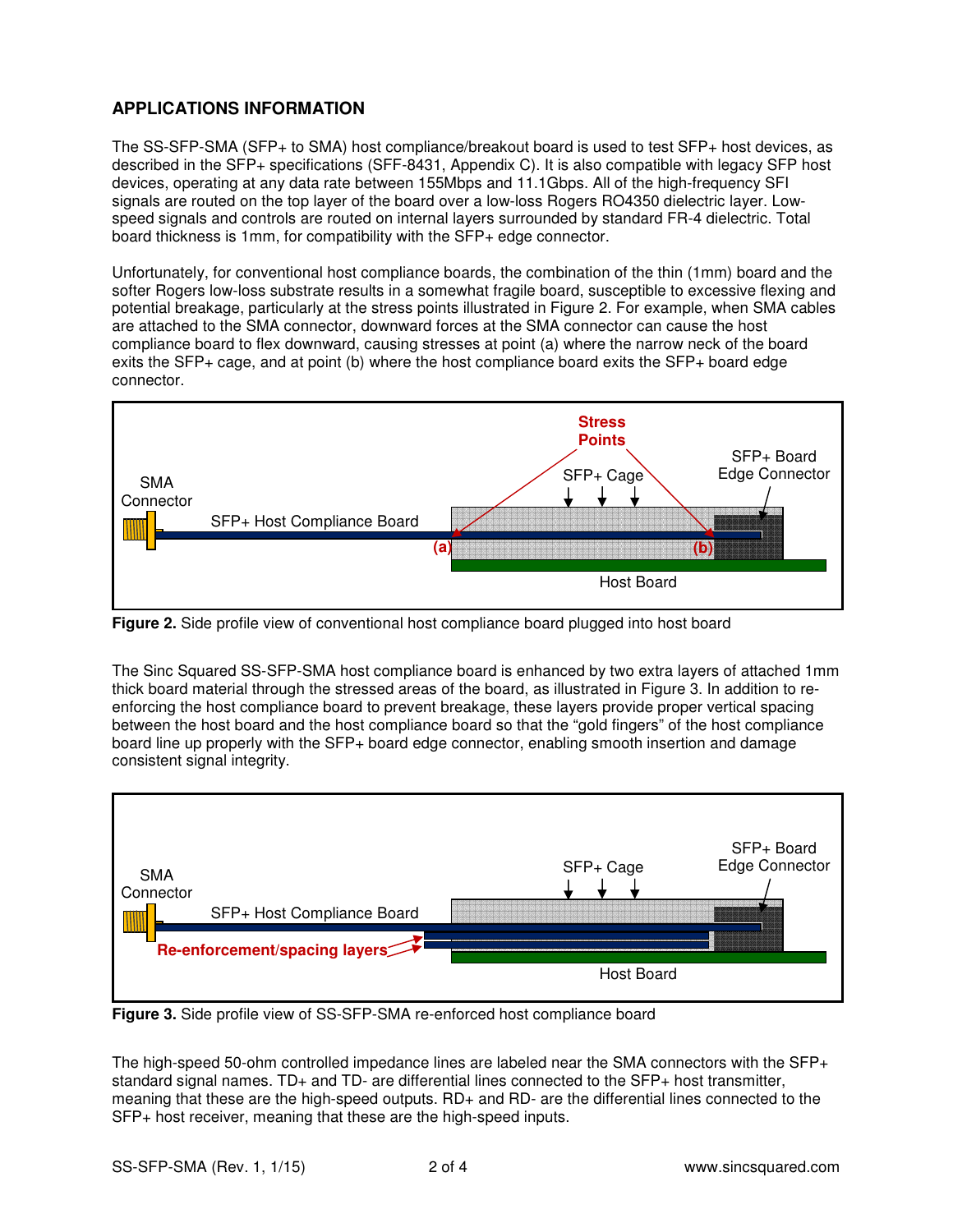The VccT and VccR test points connect to the transmitter 3.3V power and receiver 3.3V power supplied by the host board. These can be used to verify the voltage levels supplied by the host. The VccT and VccR LEDs illuminate to indicate that the host is providing power.

Similarly, the RS0, RS1, and TX\_Dis test points connect to outputs from the host board and can be used to measure these signals from the host. LEDs connected to these signals provide visual indication of activity on these outputs from the host.

The SDA, GND, and SCL connectors provide convenient access to the bi-directional 2-wire communications interface with the host.

Finally, the Tx\_Fault, Mod\_ABS, Rx\_LOS connections are digital inputs to the host and they are internally pulled up on the host board. Jumpers can be placed between these pins and ground to signal a "low" or left open to signal a "high."

#### **ORDERING**

| <b>Part Number</b> | <b>Description</b>                           | <b>Data Rates</b>   |
|--------------------|----------------------------------------------|---------------------|
| SS-SFP-SMA         | (SFP+ to SMA) host compliance/breakout board | 155Mbps to 11.1Gbps |

#### **TECHNICAL DETAILS**

#### TDR